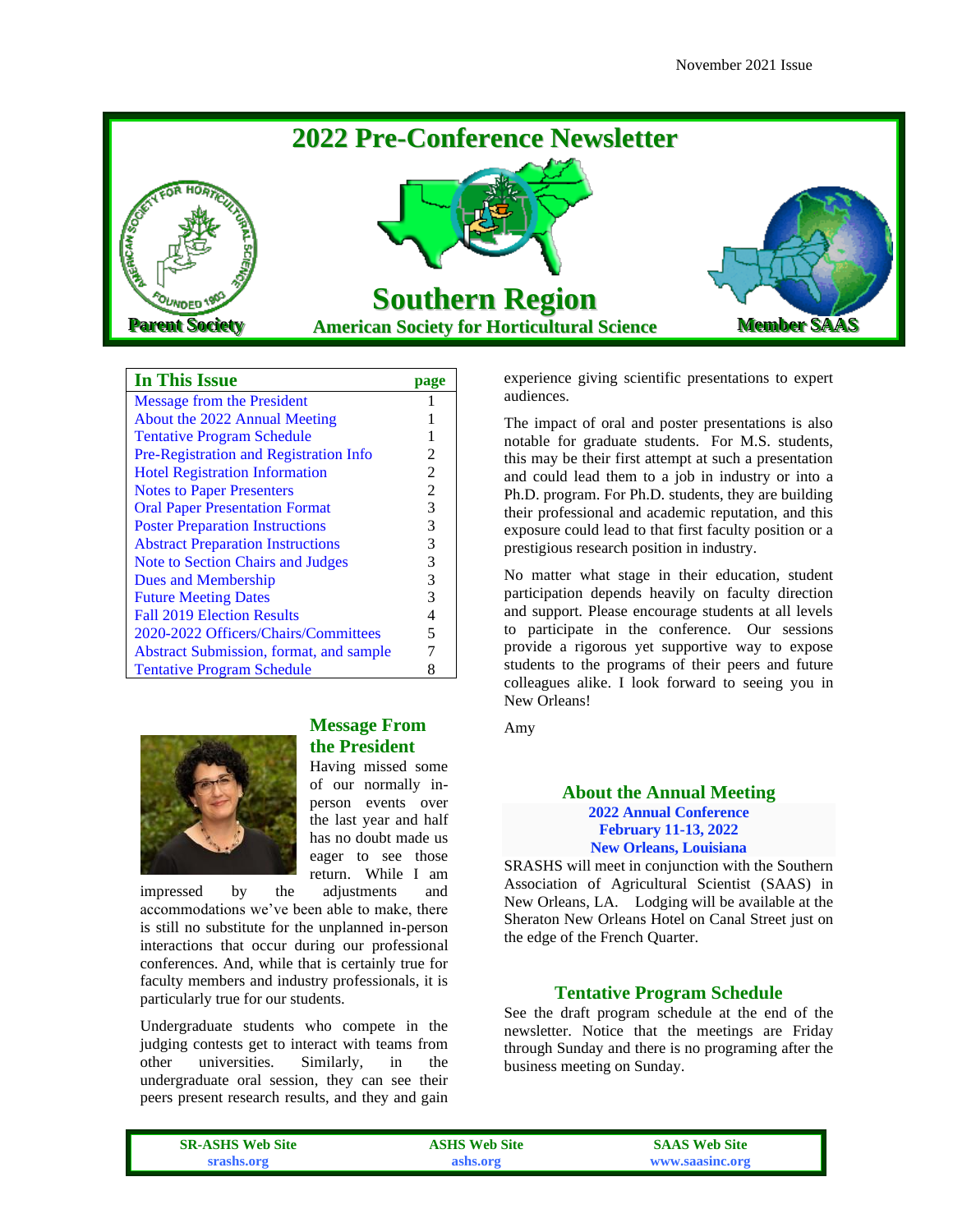## **Pre-Registration and Regist**r**ation Information**

The cost of Registration is:

- \$110 Members, Faculty, and Industry
- \$40 Graduate student
- \$20 Undergraduate student
- \$20 ACB Club registration.

Pre-registration online prior to the meeting and registration at the meeting are the same rate. Pre-registration is fully refunded if you cancel at any time and for any reason. Therefore, everyone is **strongly encouraged** to pre-register online. If you pre-register online, cancellation refunds will be credited to your credit card.

# **Pre-Registration Online**

#### **(Strongly encouraged)**

**Deadline:** Prior to and through the meeting. Go to the following URL to access the Southern Region ASHS Registration Site:

[https://ashs.org/events/register.aspx?id=1580519](https://nam10.safelinks.protection.outlook.com/?url=https%3A%2F%2Fashs.org%2Fevents%2Fregister.aspx%3Fid%3D1580519&data=04%7C01%7CDavid.Reed%40ag.tamu.edu%7C198d9e49670f47cfdd7308d9b35d422c%7C9fd7580a64724d9ca142d131d3a7a116%7C0%7C0%7C637738035388631851%7CUnknown%7CTWFpbGZsb3d8eyJWIjoiMC4wLjAwMDAiLCJQIjoiV2luMzIiLCJBTiI6Ik1haWwiLCJXVCI6Mn0%3D%7C3000&sdata=5kLLm92juH2q2gJZoRgGLAqTNwxufP1WZ3DCQCpNthQ%3D&reserved=0)

There are registration options for both members and non-members of ASHS. If you are an ASHS member, click on "Sign In". If you are NOT a member of ASHS, click on "Continue as Guest". You can enter multiple registrations through the "Save & Add Another Attendee"*.*

We would like to thank Mike Neff and ASHS Headquarters for supplying the online registration service.

#### **Registration at the Meeting**

On-site registration will be available at the meeting both online and by check or cash for you "dinosaurs" that do not have a credit card.

**Payment:** Check (personal, institutional, organization, foundation) or cash. Credit card only by onsite online registration.

## **Hotel Information and Reservations**

This is a very reasonable rate for a hotel directly in the French Quarter on Canal Street during Mardi Gras season. The room allotment could fill quickly, so it might be a good idea to reserve your room early. Notice the rate is good for 3 days prior and after the meetings.

**Sheraton New Orleans Hotel 500 Canal Street, New Orleans, LA 70130** [https://www.marriott.com/hotels/travel/msyis](https://www.marriott.com/hotels/travel/msyis-sheraton-new-orleans-hotel/)[sheraton-new-orleans-hotel/](https://www.marriott.com/hotels/travel/msyis-sheraton-new-orleans-hotel/)

RESERVATIONS: For lodging reservations, click on this link which is specific for our SAAS conference:

[https://book.passkey.com/event/50200467/owner/111/land](https://book.passkey.com/event/50200467/owner/111/landing) [ing](https://book.passkey.com/event/50200467/owner/111/landing)

Or call the Sheraton 888-627-7033. Be sure to ask for the Southern Association of Agricultural Scientists group rate.

RATES: Single/Double/Triple/Quad \$159 +tax

Group Rate will be honored for 3 days before and 3 days after conference dates of Feb. 10-15 for visiting/sightseeing, if available.

Deadline: Thursday, January 20, 2022, 11:59 PM CST.

CHECK IN: 4:00 pm

CHECK OUT: 11:00 am

AIRPORT: Hotel is approx.15 miles (approx. 27 minutes) from [Louis Armstrong New Orleans](https://flymsy.com/)  [International Airport \(MSY\).](https://flymsy.com/)

Hotel does not provide shuttle service to and from the airport[. Click here for further information..](https://www.saasinc.org/airport-info-1)

PARKING: On-site parking, fee: \$35 USD daily; Valet \$48.

AMENITIES: Complimentary Wi-Fi in sleeping and meeting rooms. (The minimum bandwidth for complimentary in guest rooms is 7 Mbps for basic level.) Complimentary access to 24-hour Sheraton Fitness Center

SHIPPING AND STORAGE: Please call the Sheraton at 504-525-2500 and ask for specifics. Be sure to mention you are with Southern Association of Agricultural Scientists (SAAS).

#### **SAAS Web Site**

<https://www.saasinc.org/> Contains additional information about restaurants, things to do, weather and airport information.

## **Notes to Paper Presenters**

### **Oral Paper Presentation Format:**

Presenters must bring their presentation(s) as a PowerPoint presentation saved on a USB memory device. It is advisable to bring your presentation on at least two storage devices for redundancy. If you would like to bring your presentation on any other storage form, check with the Chair ahead of time to make sure their computer will accept that form.

### **Poster Preparation Instructions**

**Size, Format and Font.** Poster presentations must fit with a 48" x 48" size. Abstract titles, names, and affiliations should appear on the top of the poster. A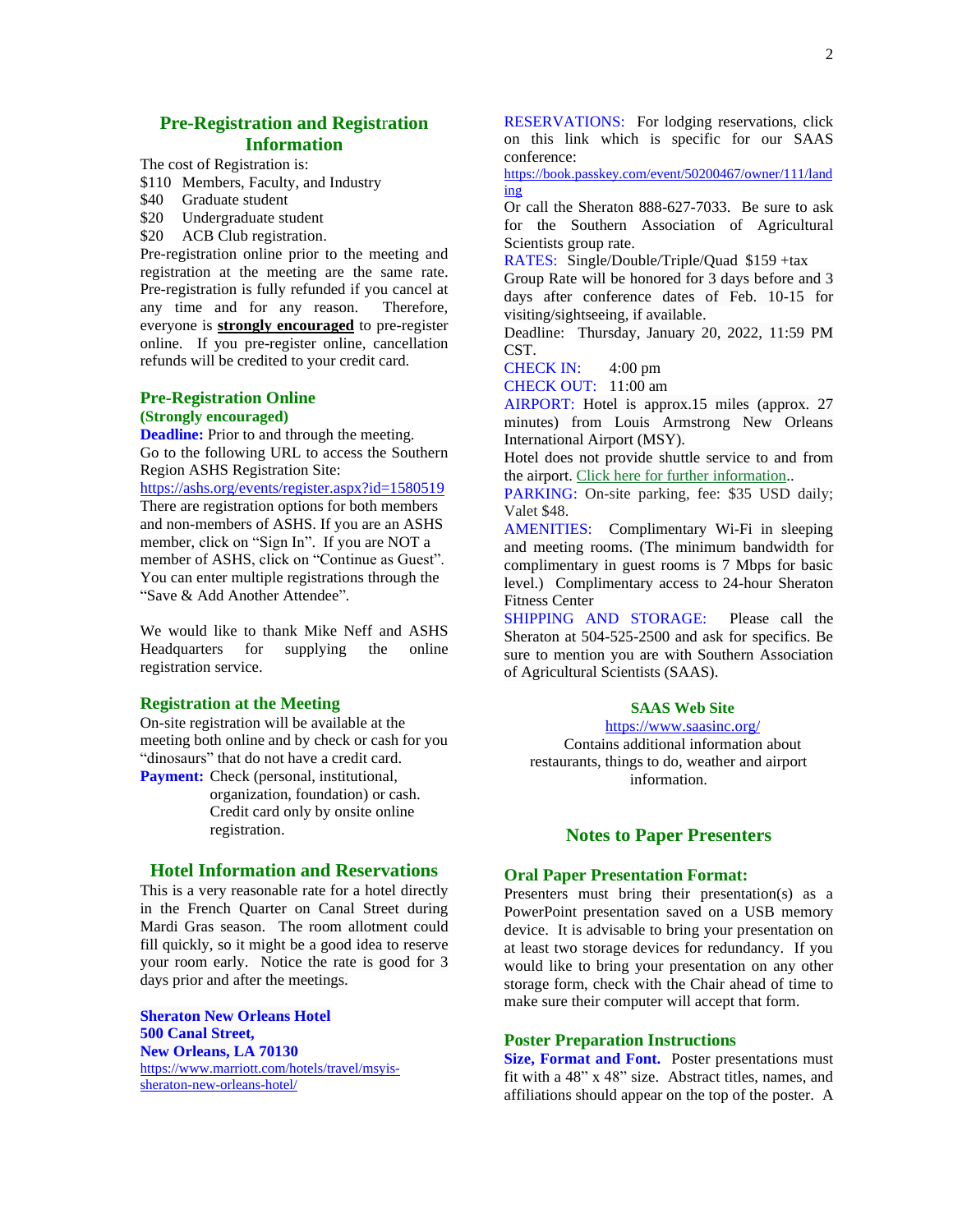simple sans serif-face font (e.g., Helvetica) should be used. Lettering for the title should be at least one inch tall. Lettering for text and illustrations should range in size between 6 mm and 12 mm. The authors' names and affiliations may be somewhat smaller. Authors are urged to include photographs to assist in author identification.

**Content.** Do not prepare a poster as if it were a manuscript. Primarily, use tables and figures and use limited verbiage. Details of the work can be provided in discussions with interested parties.

**Display.** Mount your poster on the poster board that has the same number as your title in the program.Pushpins or Velcro buttons may be used to hang posters. Pins/Velcro must be supplied by presenter—they will not be available on-site.

**Poster Competition.** Undergraduate and graduate students wishing to participate in the poster judging competition should indicate their intent to the Chair of the Poster Section when they submit their poster title. Limited numbers may be accepted at the meeting; check with the registration table.

#### **Abstract Preparation Instructions:**

In order to publish abstracts: 1) one of the authors must be registered for the SRASHS conference (or one of the other SAAS groups), 2) the paper or poster must be presented in a conference session, and 3) the title must appear in the Conference Program. Prepare abstracts according to the "Instructions for Submission of Abstracts for Publication by ASHS*"* form at the end of the Newsletter. Each abstract must be submitted as a separate Word (.doc) file. If you use another word processing language, save and submit the abstract as a rich text format (.rtf) file. Email your abstract to the Chair before the meeting or you may submit the abstract in a file format to the Chair at the meeting. The Chair may give a few days grace period to send the abstract by email after the meeting. To be published, all abstracts must be formatted properly.

## **Notes to Section Chairs and Judges**

**Section Chairs:**

**The Section Chairs are responsible for bringing a laptop computer and projector for their Section**. If this is a problem, there will be

two projectors and one laptop that can be checkedout at the registration desk – first come first serve.

#### **Judges:**

- **ACB Advisor:** Arranges judges for the J. Benton Storey Judging Contest.
- **Collegiate Branch Section Chair:** Arranges judges for the Edmund Undergraduate oral presentations.
- **Poster Section Chair:** Arranges judges for the undergraduate and graduate National Cowpea Poster judging.
- **President-Elect:** Arranges judges for the Childers Masters and Barham PhD graduate oral presentations.

#### **Chairs collect abstracts:**

All Chairs collect abstracts at the meeting or give the presenters a few days to submit abstracts to the Chair by email. The Chair sends abstracts to Sylvia DeMar (sdemar@ashs.org) by mid-February. In order for an abstract to be published:

- The abstract title must appear in the Conference Program.
- The paper must have been presented orally or as a poster at the meeting. "No shows" are not published.
- One of the authors must be registered for the conference (Horticulture or any other SAAS sections).
- The abstract must be formatted properly.

### **Southern Region Dues and Membership**

Dues are paid through the ASHS web site. Southern Region-ASHS membership is separate from ASHS membership. If you want to pay dues and join the Southern Region-ASHS go to:

[\(https://www.ashs.org/store/ListProducts.aspx?catid](https://urldefense.proofpoint.com/v2/url?u=https-3A__www.ashs.org_store_ListProducts.aspx-3Fcatid-3D294320&d=DwMFaQ&c=ODFT-G5SujMiGrKuoJJjVg&r=BEFT2tuFGZRdqgs5ijmDZw&m=gfIn4ceoweXKuORdT9aB-8v6oNTFKnJpEZN6dcKlVjg&s=caSSnbUDR-pnw6ZhqV-tQBSjKIzsRSGzgXLsenbEZxU&e=)  $=294320$ 

If you are an ASHS member, you can check your SR-ASHS dues status in your member record under Invoicing, Payments, and History in your Profile If absolutely necessary, dues can also be paid at the annual meetings. Dues are \$30. Notice: Dues must be paid to vote, be elected to an office or to receive an award.

### **Future Meetings Sites**

2023 – Oklahoma City, OK, Feb 2-8 2024 – Atlanta, GA, Feb 1-6 2025 – Irving, TX Jan 30-Feb 5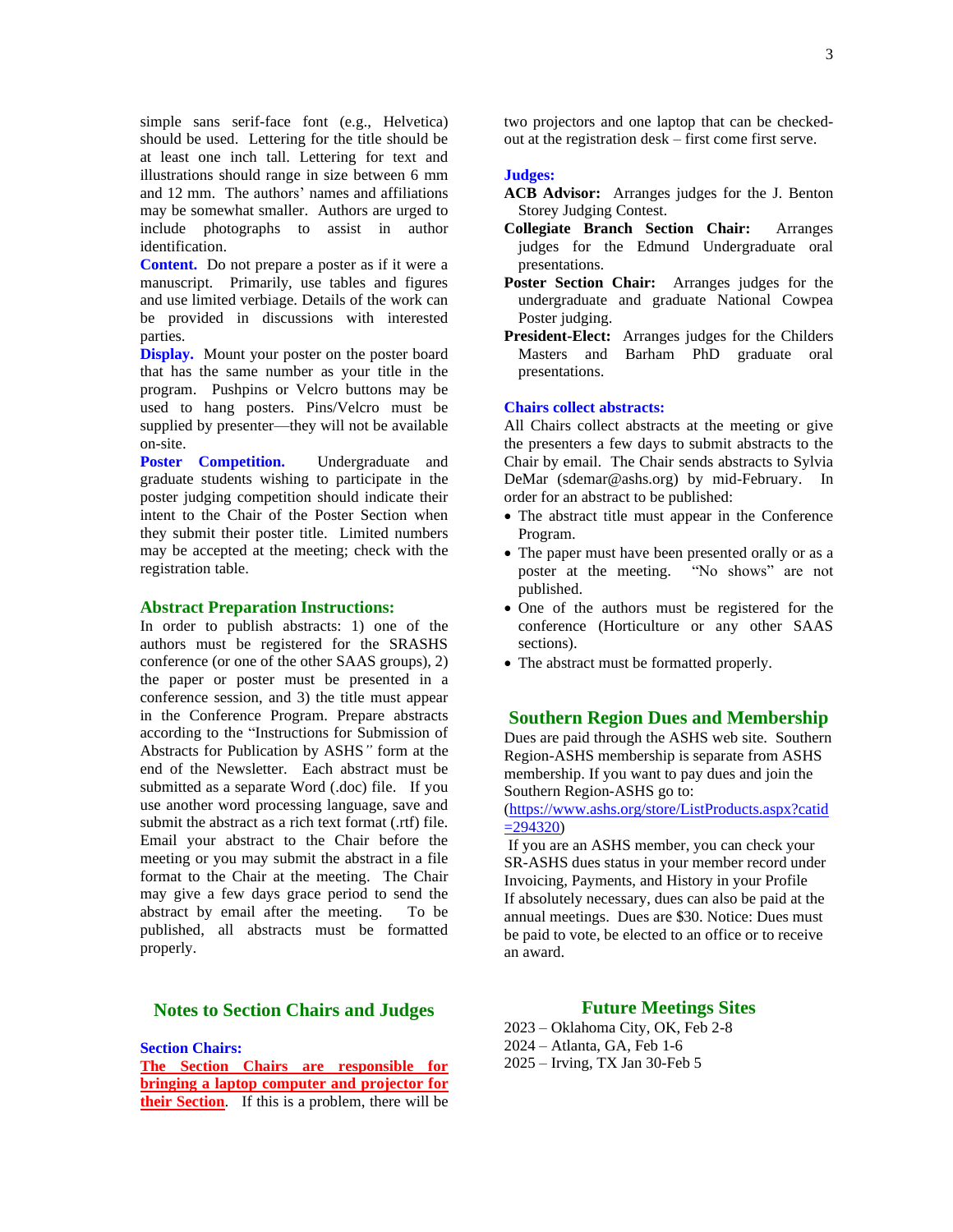## **Fall 20 2 1 Election Results**

Congratulations to the following individuals who were elected in the Fall 2021 Elections.

#### **PRESIDENT-ELECT-ELECT**

(will preside over 20 2 4 meeting) Elina Coneva , Auburn University

#### **EXECUTIVE COMMITTEE**

(will serve starting with 20 2 2 meeting) Christine Coker , Mississippi State University Kathryn Fontenot , Louisiana State University

#### **SECTION CHAIRS-ELECT**

(will coordinate Section for 20 2 3 meeting)

# **Education Section**

Rachel Itle, University of Georgia

**Extension Section** Juan Carlos Melgar, Clemson University

**Floriculture, Ornamentals & Turf Section** Anthony Witcher , Tennessee State Uni versity

**Fruit Crops Section** Melba Salazar -Gutierrez, Auburn University

## **Vegetable Crops Section**

Heather Kirk -Ballard, Louisiana State University

**Postharvest & Biotechnology Section** Renee Threlfall, University of Arkansas

**Poster Section** Justin Scheiner, Texas A&M University

**Collegiate Branch (Edmond Paper Competition)** Catherine Simpson , Texas Tech University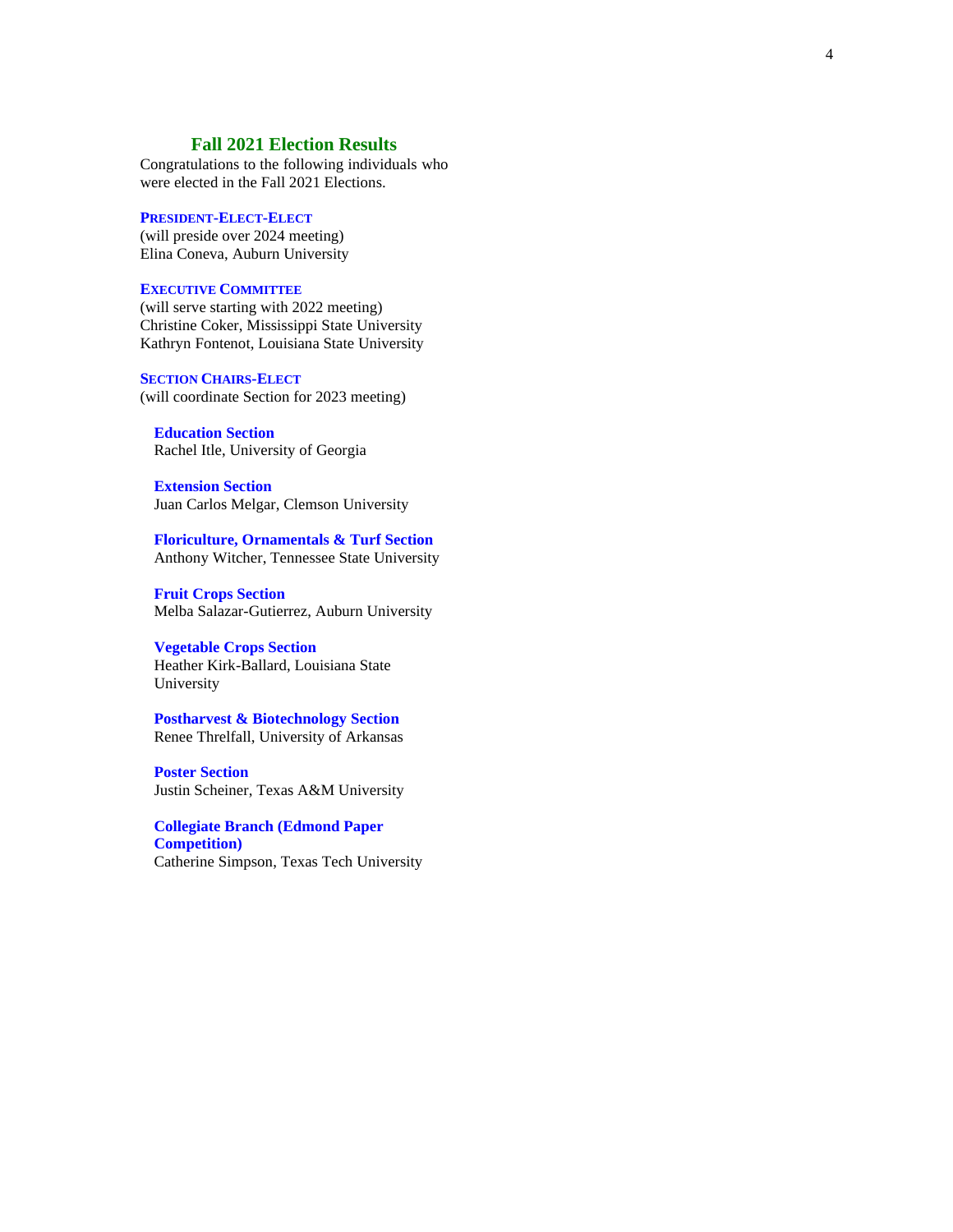|                                            | and $2021 - 22$ Officers, Chairs and Co<br>(Term of office is from end of 2019 meeting through 2022 meeting) |                                  |
|--------------------------------------------|--------------------------------------------------------------------------------------------------------------|----------------------------------|
| <b>Officers</b>                            |                                                                                                              |                                  |
| President                                  | Amy Wright                                                                                                   | awright@auburn.edu               |
| President-Elect                            | Matt Chappell                                                                                                | chappell@vt.edu                  |
| President-Elect-Elect                      | Elina Coneva                                                                                                 | edc0001@auburn.edu               |
| Secretary-Treasurer                        | David Reed                                                                                                   | dwreed@tamu.edu                  |
| <b>Executive Committee</b>                 |                                                                                                              |                                  |
| Chair                                      | Mengmeng Gu                                                                                                  | mgu@tamu.edu                     |
| Vice-Chair                                 | <b>Jay Spiers</b>                                                                                            | ids0017@auburn.edu               |
| Member                                     | Elina Coneva                                                                                                 | edc0001@auburn.edu               |
| Member                                     | Thayne Montague                                                                                              | thayne.montague@ttu.edu          |
| Member                                     | Kathryn Fontenot                                                                                             | kkfontenot@agcenter.lsu.edu      |
| Member                                     | Christine Coker                                                                                              | christine.coker@msstate.edu      |
| Member, President-Elect                    | Matt Chappell                                                                                                | chappell@vt.edu                  |
| <b>Nominations Committee</b>               |                                                                                                              |                                  |
|                                            |                                                                                                              |                                  |
| Chair, Senior Retired President            | Eric Stafne                                                                                                  | eric.stafne@msstate.edu          |
| Member, Immediate Past President           | <b>Bodie Pennisi</b>                                                                                         | bpennisi@uga.edu                 |
| Member                                     | Dario Chavez                                                                                                 | dchavez@uga.edu                  |
| Member                                     | <b>Brian Pearson</b>                                                                                         | bpearson@ufl.edu                 |
| Member                                     | to be appointed                                                                                              |                                  |
| Member                                     | to be appointed                                                                                              |                                  |
| <b>ACB Officers - for 2020-21</b>          |                                                                                                              |                                  |
| President                                  | Robert Eichas                                                                                                | rce2x@mtmail.mtsu.edu            |
| Vice President                             | Elizabeth Clippard                                                                                           | elizabeth.clippard@gmail.com     |
| Secretary                                  | Emma Lagerhausen                                                                                             | Emma.lagerhausen@siu.edu         |
| Social Chair                               | Meg from Murray State                                                                                        |                                  |
| Treasurer                                  | Max McKeown                                                                                                  | tmckeown@uark.edu                |
| Recruitment director                       | Kevin Burnett                                                                                                | kab0109@auburn.edu               |
| National Chair ACB Rep                     | Kendal Shaw                                                                                                  | kendalljshaw@tamu.edu            |
| ACB Advisor: will manage judging contest   | Nate Philips                                                                                                 | nate.phillips@mtsu.edu           |
| <b>Section Chairs</b>                      |                                                                                                              |                                  |
| <b>Education Section</b>                   | Garry McDonald                                                                                               | gmcdonal@uark.edu                |
| <b>Extension Section</b>                   | Amanda McWhirt                                                                                               | amcwhirt@uada.edu                |
| Floriculture, Ornamentals and Turf Section | Genhua Niu                                                                                                   | genhua.niu@ag.tamu.edu           |
| <b>Fruit Crops Section</b>                 | <b>Edgar Vinson</b>                                                                                          | vinsoed@auburn.edu               |
| Postharvest/Biotechnology Section          | Savithri Nasmbeesan                                                                                          | sunamb@uga.edu                   |
| <b>Vegetables Crops Section</b>            | Joe Masabni                                                                                                  | jmasabni@tamu.edu                |
| <b>Poster Section</b>                      | Andre DaSilva                                                                                                | azb0207@auburn.edu               |
| Edmond UG Comp. - Collegiate Branch Chair  | Jeb Fields                                                                                                   | JFields@agcenter.lsu.edu         |
| Childers and Barham Grad Competition       | Matt Chappell                                                                                                | chappell@vt.edu                  |
| <b>Working Groups Chairs</b>               |                                                                                                              |                                  |
| Horticultural Administrators               | Leo Lombardini                                                                                               | Lombardini@uga.edu               |
| <b>National Sweet Potato Collaborators</b> | Michelle McHarque                                                                                            | Michelle.McHargue@lambweston.com |
| Southern Fruit Workers                     | Rachel Itle                                                                                                  | ritle@uga.edu                    |
| Co-Chair                                   | Amanda McWhirt                                                                                               | amcwhirt@uada.edu                |
| Watermelon Research Group                  | Daniel Egel                                                                                                  | egel@purdue.edu                  |

# **2020-21 and 2021-22 Officers, Chairs and Committees**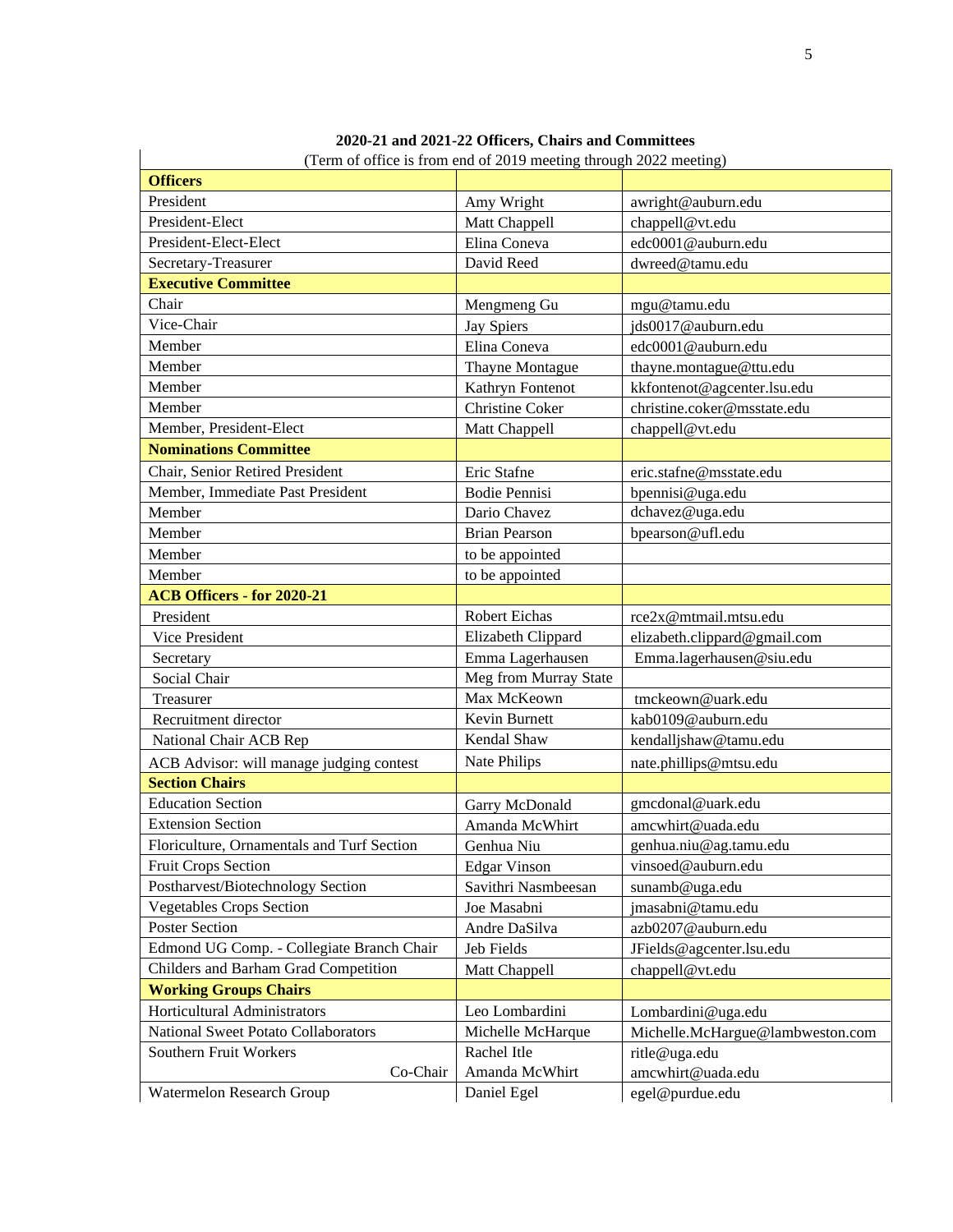| Vice-Chair                                | Melisssa Acevedi      | melissa.acevedo@hmclause.com    |
|-------------------------------------------|-----------------------|---------------------------------|
| <b>Awards Committees</b>                  |                       |                                 |
| Miller Distinguished Educator, Chair      | Garry McDonald        | gmcdonal@uark.edu               |
| Member                                    | <b>Brian Jackson</b>  | brian_jackson@ncsu.edu          |
| Member                                    | Carolyn Robinson      | cwrobinson@auburn.edu           |
| Miller Distinguished Researcher, Chair    | Gina Fernandez        | gina_fernandez@ncsu.edu         |
| Member                                    | Dilip Panthee         | dilip_panthee@ncsu.edu          |
| Member                                    | Eric Stafne           | eric.stafne@msstate.edu         |
| Covington Extension Award, Chair          | <b>Bodie Pennisi</b>  | bpennisi@uga.edu                |
| Member                                    | Thomas Yeager         | yeagert@ufl.edu                 |
| Member                                    | Gary Bachman          | gary.bachman@msstate.edu        |
| Hutchison Young Extension, Chair          | Kathryn Karsh         |                                 |
|                                           | Fontenot              | kkfontenot@agcenter.lsu.edu     |
| Member                                    | Amanda McWhirt        | Amcwhirt@uaex.edu               |
| Member                                    | James DelPrince       | j.delprince@msstate.edu         |
| Krezdorn Doctoral Writing, Chair          | Katherine Jennings    | katie_jennings@ncsu.edu         |
| Member                                    | Waltram Ravelombola   | waltram.ravelombola@ag.tamu.edu |
| Member                                    | Cristine Coker        | christine.coker@msstate.edu     |
| Smeal Leadership, Chair                   | Wayne Mackay          | mackay@uark.edu                 |
| Member                                    | Dave Reed             | dwreed@tamu.edu                 |
| Member                                    | Janet Cole            | janet.cole@okstate.edu          |
| Extension Communications, Chair           | Daniel Treadwell      | ddtreadw@ufl.edu                |
| Member                                    | <b>Cristine Coker</b> | christine.coker@msstate.edu     |
| Member                                    | Sheri Dorn            | sdorn@uga.edu                   |
| Childers Outstanding Graduate Stu., Chair | <b>Bodie Pennisi</b>  | bpennisi@uga.edu                |
| Member                                    | Amy Wright            | awright@auburn.edu              |
| Member                                    | Matt Chappell         | chappell@vt.edu                 |
| Outstanding ACB Club & Club Member        | Nate Philips          | nate.phillips@mtsu.edu          |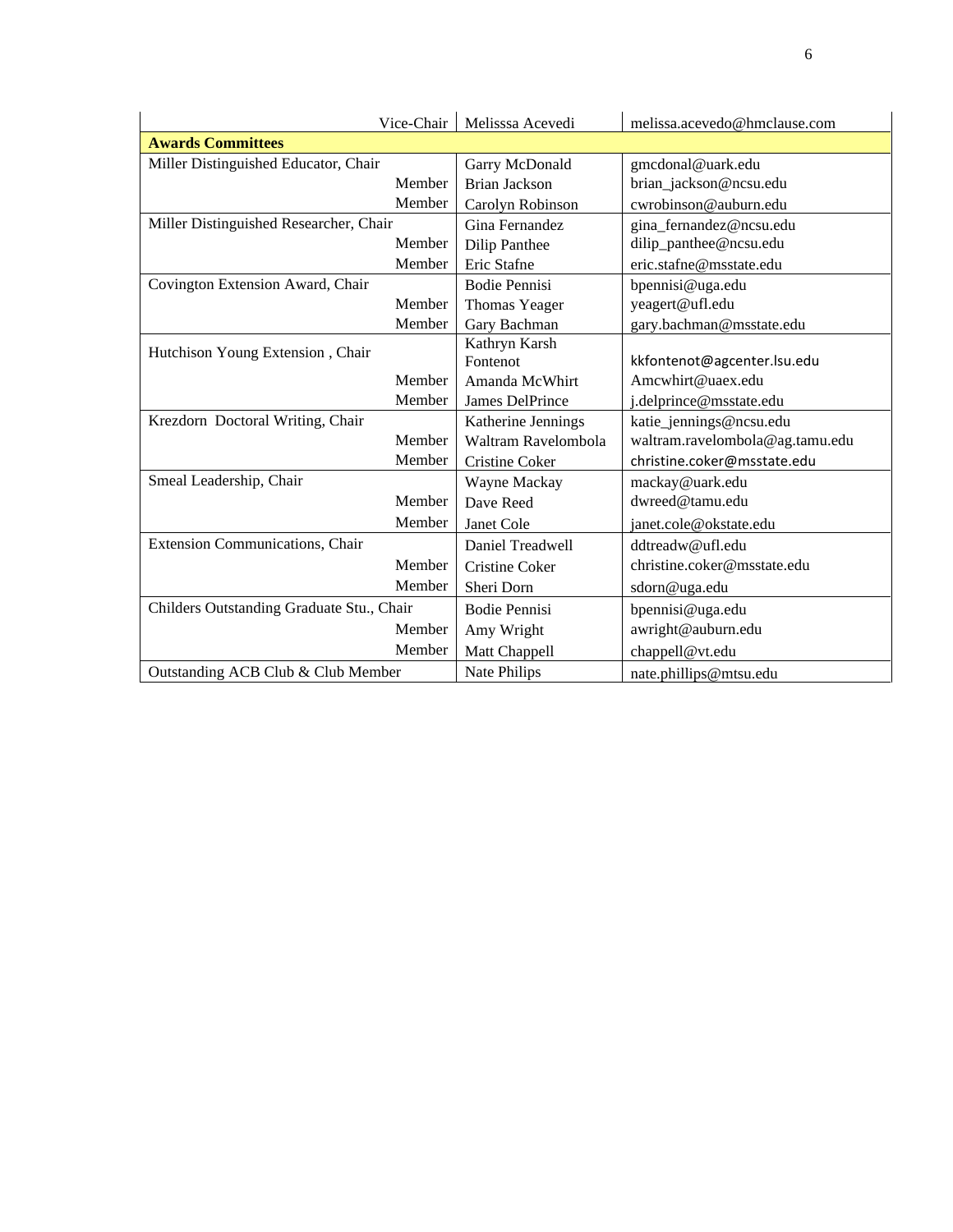# **Instructions for Submission of Abstracts for Publication by ASHS**

# **To Publish Your Abstract in** *HortScience***:**

- The abstract title must appear in the Program.
- The paper must have been presented orally or as a poster at the meeting.
- One of the authors must be registered for the conference.
- The abstract must be formatted properly.

# **Submission of Abstract**

**File Format:** Each abstract must be submitted as a separate Word (.doc) file. If you use another word processing language, submit abstract in rich text format (.rtf). **Deadline:** 1) At meeting: Give disk with file to the Chair of the session.

2) Email abstracts as an attached file to the Chair of the session prior to the meeting or within a few days after the meeting. See the Program for the Chair's email address.

# **Abstract Format**

| Length:        | Limit the abstract body to about 2000 characters.             |
|----------------|---------------------------------------------------------------|
| <b>Font:</b>   | 12 point, Times New Roman or similar                          |
| <b>Format:</b> | Format abstract as below. Asterisk denotes presenting author. |

### **Example Format**

**Molecular Marker-Derived Genetic Similarity Analysis of a Segregating Blackberry Population** Eric T. Stafne<sup>\*1</sup>, John R. Clark<sup>1</sup>, and Kim S. Lewers<sup>2</sup> <sup>1</sup>316 Plant Sciences, Department of Horticulture, University of Arkansas, Fayetteville, AR 72701, <sup>2</sup>USDA-

ARS Fruit Lab, 10300 Baltimore Ave., BARC-West Bldg. 010A, Beltsville, MD 20705

A tetraploid blackberry population that segregates for two important morphological traits, thornlessness and primocane fruiting, was tested with molecular marker analysis. Both randomly amplified polymorphic DNA (RAPD) and simple sequence repeat (SSR) markers were used to screen a population of 98 genotypes within the population plus the two parents, 'Arapaho' and 'Prime-Jim'<sup>®</sup> (APF-12). RAPD analysis averaged 3.4 markers per primer, whereas SSR analysis yielded 3.0 markers per primer pair. Similarity coefficient derived from the Dice index averaged over all individuals was 63% for RAPD markers, 73% for SSR markers, and 66% for RAPD and SSR markers together. The average similarity coefficients ranged from a high of 72% to a low of 38% for RAPD markers, 80% to 57% for SSR markers, and 73% to 55% for both. Comparison of the parents indicated a similarity of 67% for RAPD markers, 62% for SSR markers, and 67% for both. This is similar to a previous study that reported the similarity coefficient at 66%. Although inbreeding exists within the population, the level of heterozygosity is high. Also, evidence of tetrasomic inheritance was uncovered within the molecular marker analysis. This population will be used to identify potential markers linked to both morphological traits of interest. Further genetic linkage analysis and mapping is needed to identify any putative markers.